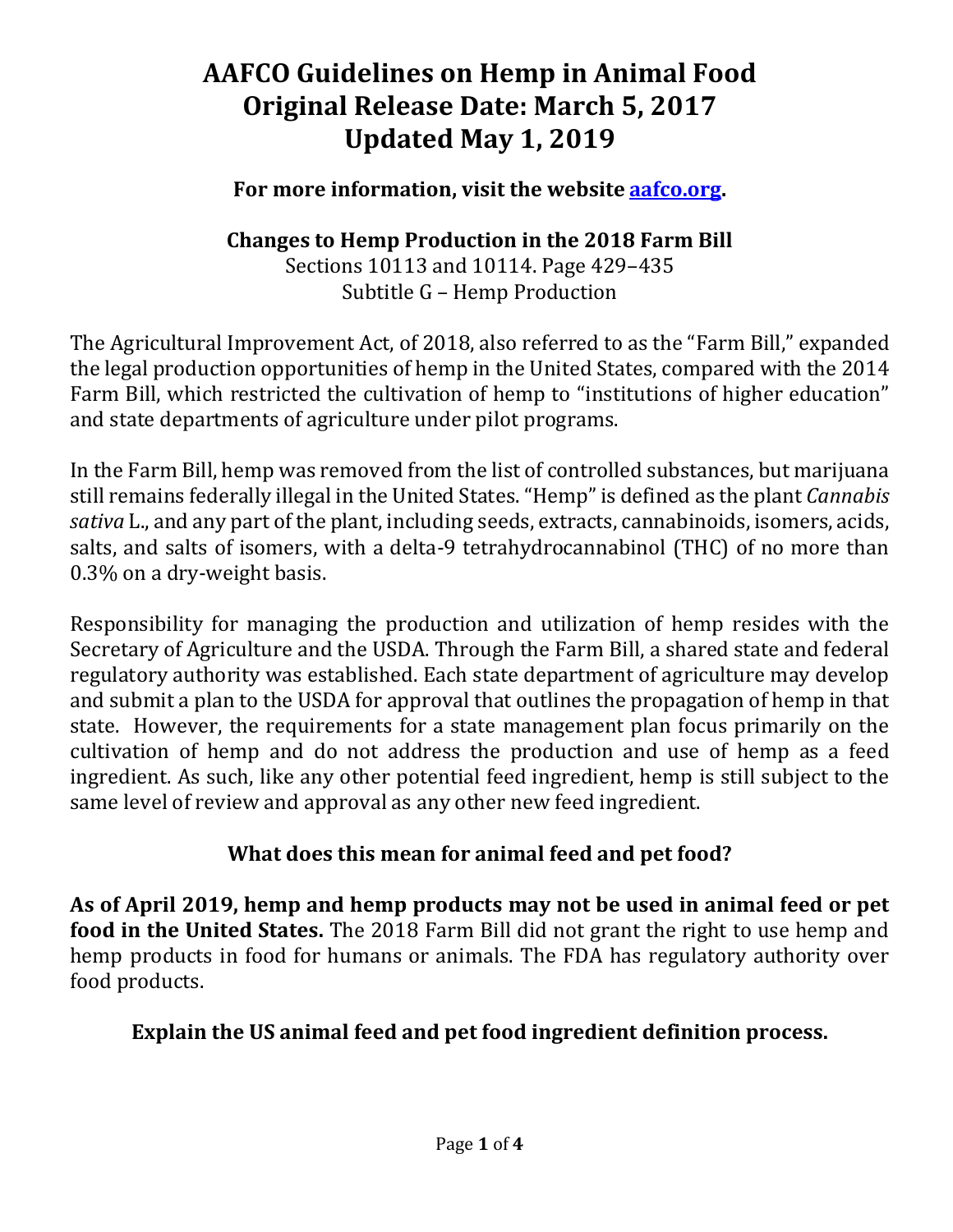Ingredients used in animal food (pet, livestock, and poultry) in the United States undergo a scientific review by the company proposing the ingredient for definition. The purpose of the scientific review is to scientifically document the safety of the ingredient for the intended use in the intended species prior to it being allowed for sale or distribution. The most comprehensive list of ingredients defined for animal food use is found in the Association of American Feed Control Officials *Official Publication* (AAFCO OP).

Ingredient definitions and their common names come into the AAFCO OP through one of three routes.

- Food Additive Petition to the FDA (FAP) filed with FDA CVM;
- FDA CVM Letter of No Questions issued in response to a Generally Recognized as Safe (GRAS) dossier submitted to CVM by the company requesting the ingredient; and
- AAFCO defined ingredient, which is the most popular route.

There is no enrollment fee to industry for any of these routes because the scientific studies of the ingredient are completed by the company ahead of the filing of the documentation for the selected ingredient approval route. Each of these routes includes some level of a safety and utility review done by the FDA/CVM.

States allow feeds to be made with ingredients defined according to the AAFCO OP. Industry develops product formulations and procures for ingredients based on the definitions in the AAFCO OP. The common ingredient name established by AAFCO is reflected in the feed's ingredient statement.

### **Current Hemp Production Situation**

Because hemp is no longer considered a schedule I drug, interest in industrial hemp products and production is rapidly increasing in the United States. In 2015 AAFCO asked the hemp industry to come forward and present information for the scientific review to establish definitions for animal foods made from the industrial hemp plant. We expected information on hemp seed oil, hemp seed meal, and whole hemp seeds. Although there are private companies and organizations working on applications, to date, the industry has not submitted any data showing that ingredients derived from the hemp plant are safe and useful in animal food. AAFCO is encouraging the industry to submit their data promptly.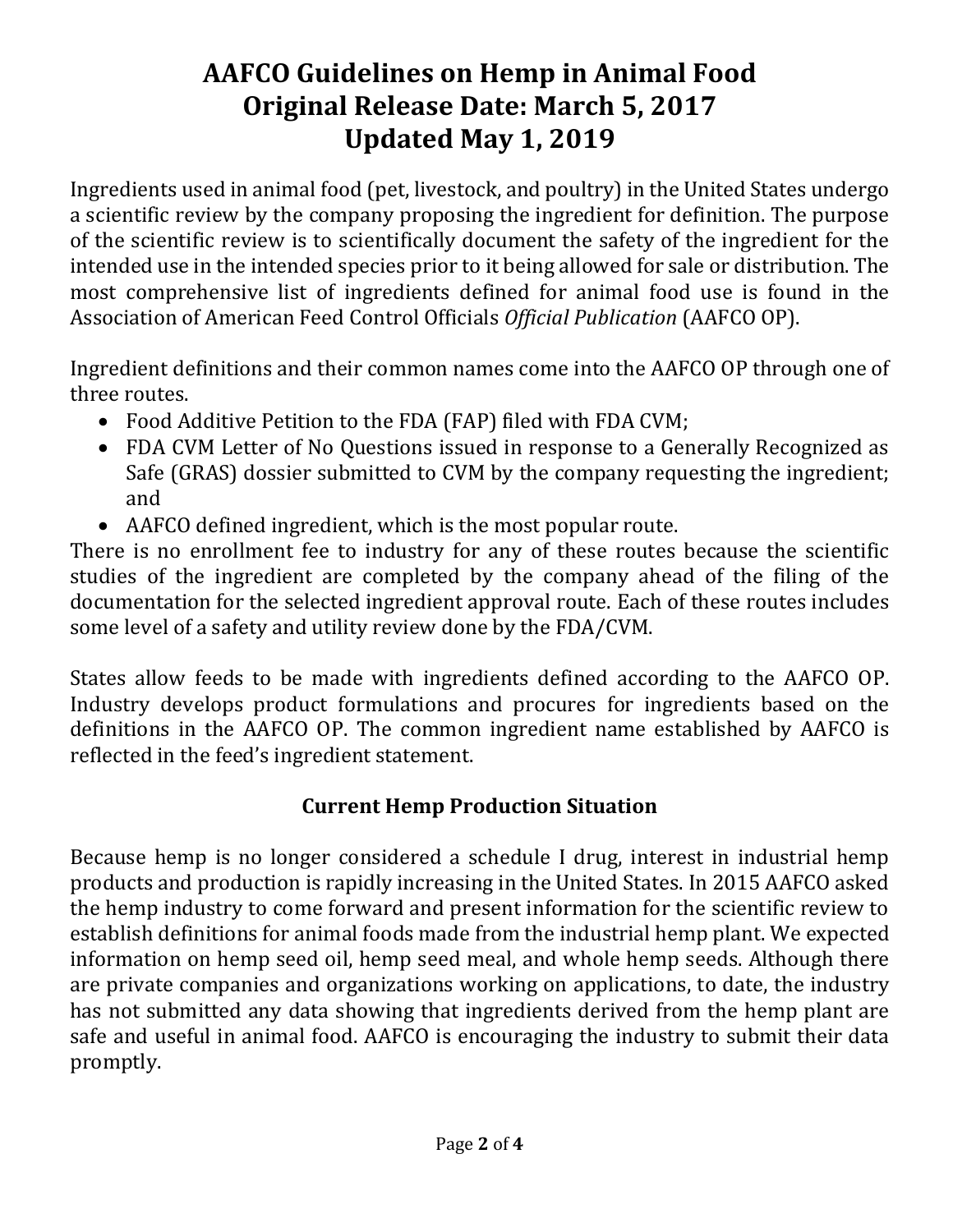Regulatory members continue to ask for the information prior to distribution of hempbased products in their state. The safety concerns that must be addressed through scientific studies in the species for which the ingredient is proposed as a feed ingredient relate to the presence of certain compounds, including THC (tetrahydrocannabinol) and CBD (cannabidiol), in parts of the hemp plant.

One thing has become clear through collaborative discussions with the hemp industry and the FDA: materials and products that are CBD-infused need to be treated as drugs because the intended uses are largely associated with drug claims. This means that parts of the hemp plant will not be appropriate for approval as an animal feed ingredient. As such, products that contain CBD as a feed ingredient could be labeled adulterated or misbranded and be subject to regulatory actions by state agencies.

Quoting from the FDA and Marijuana website: "FDA has therefore concluded that it is a prohibited act to introduce or deliver for introduction into interstate commerce any food (including any animal food or feed) to which cannabidiol has been added."

Aside from CBD, there are parts of the plant, such as the hemp seeds, that have the potential be approved for animal feed. AAFCO continues to encourage interested parties to work on submitting a proper application either through the AAFCO or the FDA review process.

### **Who is AAFCO?**

The Association of American Feed Control Officials (AAFCO) is a nonprofit organization whose members are government agencies representing US states, the Food and Drug Administration (FDA) Center for Veterinary Medicine (CVM), and the Canadian Food Inspection Agency (CFIA). AAFCO works cooperatively with industry and consumers to recognize animal feed ingredients with the following outcomes very clearly in focus:

- Diet appropriate for the animal species that will eat the food; ingredients are appropriate for the intended species and use;
- Safety of the ingredient validated by scientific data; and
- Encouragement of interstate commerce by promoting the adoption of common language among state laws.

The most important aspect of feed regulation is to provide protection for the consumer. We accomplish this by providing an open forum for discussions of regulatory sciences in